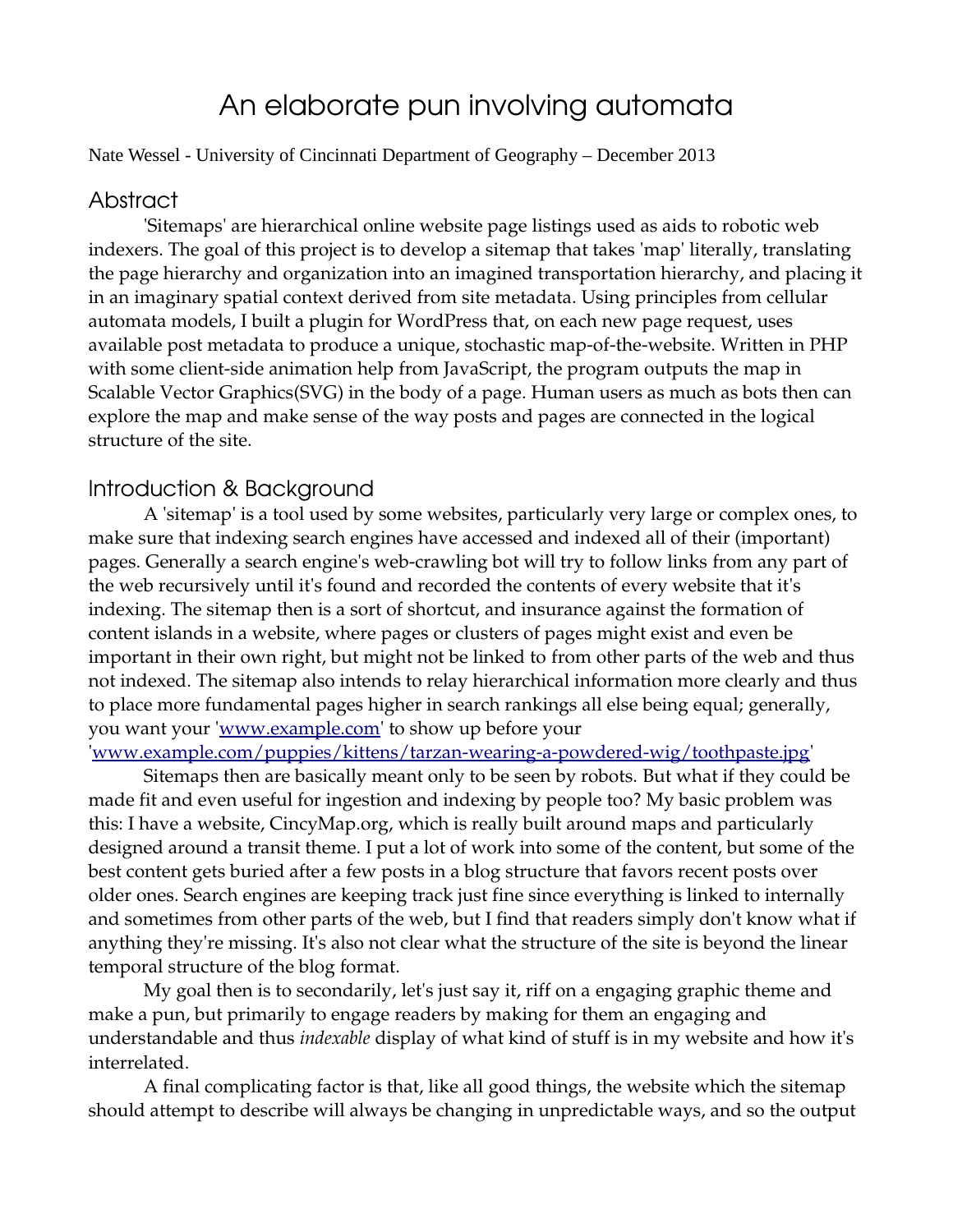or form of the map must adapt well to an infinite range of inputs. Properties that emerge from complex interactions will set the tone of each fleeting reinvention of the sitemap.

# Methods

The sitemap was developed on a WordPress 3.7.1 blog with 85 posts in 26 categories having ~500 tags, ~250 of them unique. Currently, it's implemented as part of a custom 'theme', though my goal is to isolate it in a 'plugin' that may eventually be released to the public. Themes in WordPress are a set of files that dictate the form and presentation of a site, sort of like a die through which content, stored in the same format for each site, is extruded. A plugin, operates similarly but generally focuses not on presentation but on providing some particular functionality like visitor tracking or an inline content item like a survey form.

WordPress and it's themes and plugins are written in PHP and so logically was this project. PHP runs on the server side, and is great for outputting web-pages or other text-based things because code can be interspersed with text elements like any HTML or SVG tags. Rather than having to 'echo' or 'print' every line of output, much of it can simply stay the same, with PHP tags printing just the dynamic content.

The map's essential idea is taken from cellular automata models and there are two basics types of agents that interact in a cellular space: categories and tags. Categories are broad buckets into which posts can fall, and tags are generally more specific descriptive words. Every time the sitemap is requested, ie every time a the webpage with the sitemap is requested from a server by someone visiting the page, the script will be run and a wholly new map result will be output and sent. Two people requesting the page at the same time will get totally different results. Here's how it works:

- 1. First, basic metadata is gathered from WordPress's APIs. Each unique category is identified with name, id, link and other information, and that information is passed into an object for each that will be the category's agent. The same is done for tags and posts, though posts don't get agency but are rather subservient to the category to which they belong.
- 2. Next a matrix of cells is created. In the test case, things worked best at  $35 \times 35 = 1,225$ cells, though I intend to implement some trivial code that will allow the matrix to grow dynamically according to the scale of the content.
- 3. For each post, each of that post's tags are assigned to a random cell in the matrix. Many posts have redundant tags but that only makes those tags more important or relevant to the site. What actually happens programmatically is that cell objects are linked by reference to a unique tag object and some cells just link back to the same tag.
- 4. Once all the tags are randomly located, the matrix, which was built from left to right is shuffled or randomized. We then walk through the matrix cell by cell for twenty iterations checking on the happiness of each tag in its current location, and if it's unsatisfied, telling it to move to a cell that it finds more to it's liking, looking randomly until it finds it. 'Happiness' here is a combined measure of simple *number of neighbors* and similarity of neighbors. Very similar neighbors are weighted such that two identical tags can be perfectly happy off in the middle of an empty space, but other tags will tend to cluster strongly in a pattern familiar from Schelling segregation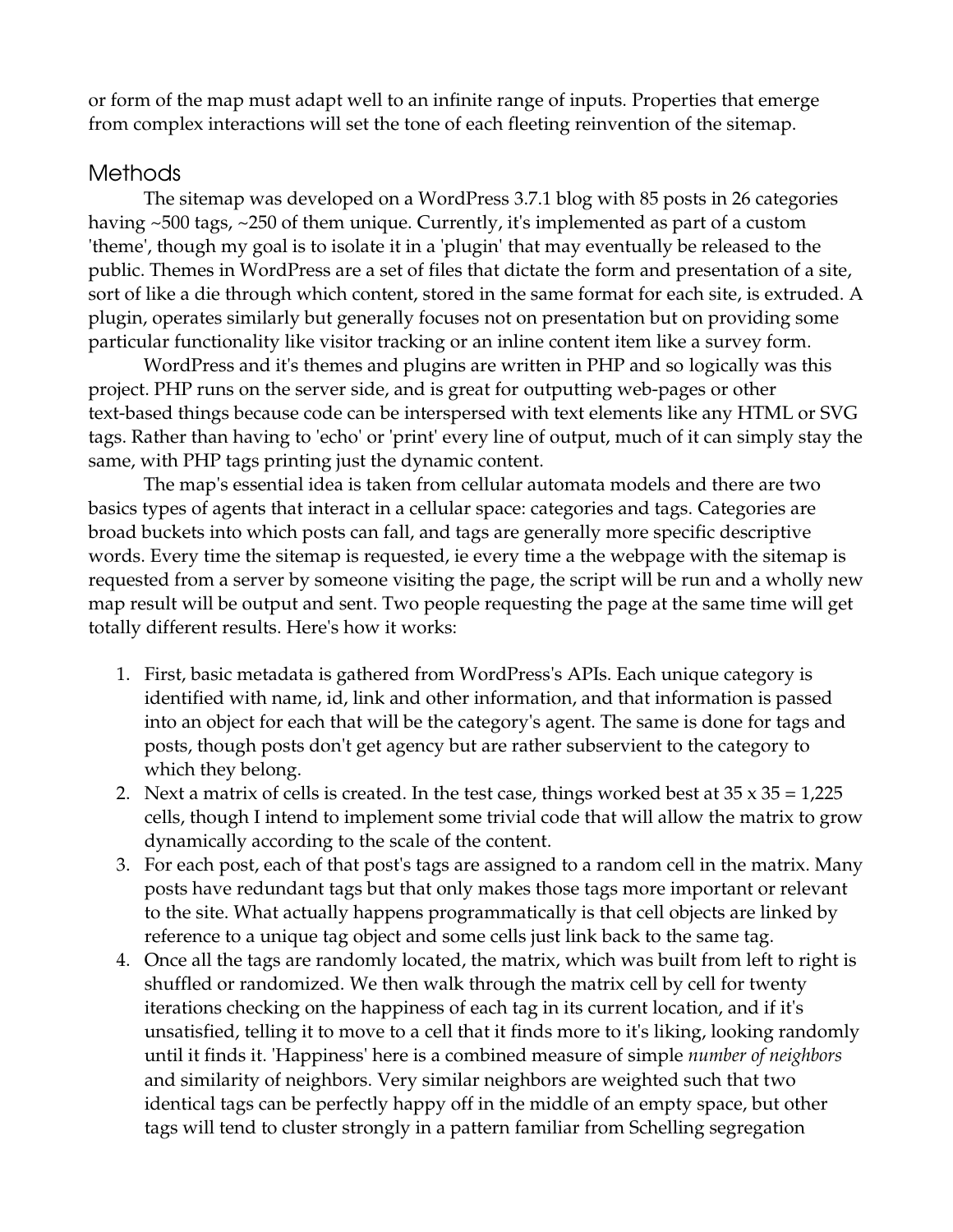models. Other measures of similarity are length of tag name and assigned color but these are weakly weighted.

- 5. Once the tag/landuse/landform CA model has been run, some distinct continents or islands or urbanized areas or however you might like to interpret them will have formed in the matrix. It's now time to connect them with transit lines!
- 6. Each category is a transit line, and each transit line is built one at a time, starting with those on the top level of the category hierarchy(there are subcategories). Each starts at a random point in one of the landmasses and lays down it's first post as a stop on the line. A trajectory is then decided by, if the line is near an edge, steering somewhat toward the center, or if it's not, by favouring a direction that has 'land' or tags. After the initial trajectory is chosen, the line moves forward, still planting a post/stop at each step, by assessing the qualities of the three cells ahead of it that it could potentially occupy next. Transit doesn't (or shouldn't) take sharp turns and neither do categories turn by more than 45 degrees at once. Forward cells are assessed by their distance from the edge of the matrix(no falling off the edge!), by the presence of tags(favored) and by the presence of posts(disfavored). It's thus intended that lines will generally follow the contours of the continent they find themselves on while avoiding overlap and occasionally jumping off and finding footing on solid tag-ground. Each subcategory follows the same pathfinding rules, with the exception that it begins from a position somewhere on the line formed by it's parent, and derives it's color from it's parent's color.
- 7. Once the categories have run their course, the agent generated part is done and the results are output(sent to the requesting computer), each element getting a descriptive title and a link to the actual post, tag or category.

#### **Results**

Results are mixed. The landuse/tag model seems to have been more immediately successful than the transit/category model, almost certainly because the latter is much more complex and thus prone to bugs and my own errors in conception. I think the basic concept has proven itself to be a very interesting one and the project will be further developed for actual, prominent deployment on my site.

Specifically, the tag/landuse model demonstrated strong emergent qualities and looked plausibly like an actual map of some geographic arrangement. It did not however, as I had hoped it would, demonstrate a strong clustering of similar or repeated tags. Tags tended to be content once they were in the middle of a very large cluster, or once they had found an identical partner. This meant that some tags, like the word 'transit', that were repeated as many as 30 times did not cluster among themselves but rather scattered pretty randomly with quite a few pairs of two or three. The transit/category model also demonstrated some emergent qualities but only occasionally presented a plausible transit system that interacted well with the tags and more often produced erratic errors such as a line hopping randomly to the other side of the matrix. This shattered the illusion and weakened the pun.

Some non-critical bugs still need to be ironed out, but for the category agents in particular, the direction selection mechanism may need to be fully redesigned before live deployment will be non-embarrassing.